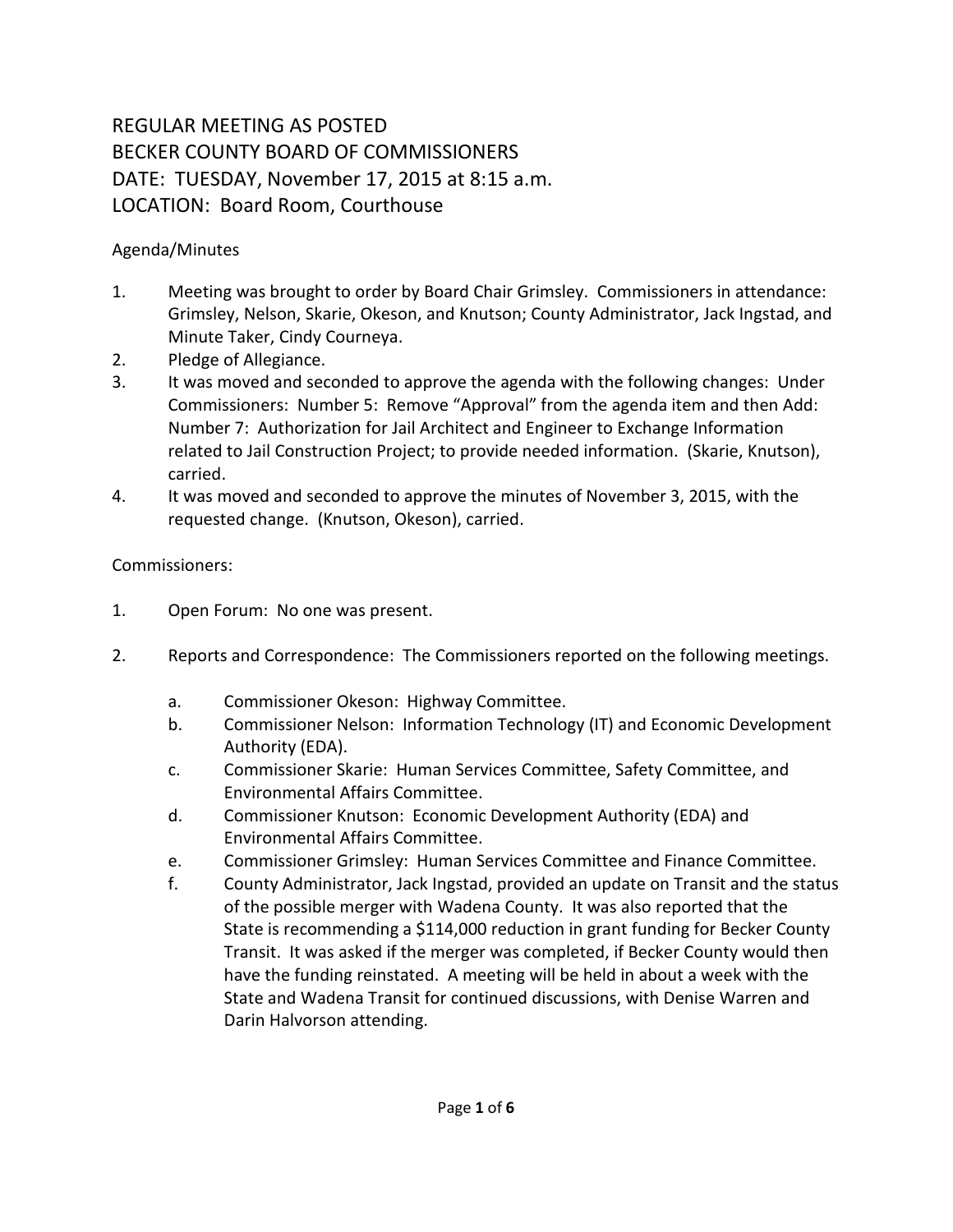- 3. Appointments:
	- a. It was moved and seconded to reappoint Jeff Moritz to the Cormorant Lakes Watershed District Board of Managers, to serve another three-year term. (Nelson, Knutson), carried.
- 4. Association of Minnesota Counties (AMC) Annual Conference:
	- a. The AMC Annual Conference will be held on December 7-8, 2015 at the St. Cloud River's Edge Convention Center in St. Cloud, MN, with all commissioners attending. December  $6<sup>th</sup>$  will be used as a travel date.
- 5. Discussion on Agreement with Nicholas Rickaby for Forest Management Services: Jack Ingstad and Guy Fischer presented:
	- a. It was reported that the contract with Nicholas Rickaby to provide Forest Management Services for Becker County has not been signed yet, as his attorney is reviewing the contract and Becker County Attorney, Gretchen Thilmony, will also need to review it. It was also noted that this contract is not intended to be a long-term solution, but rather a short-term "fix" to provide forest management services to Becker County, mainly in preparing for the next Timber Sale in the spring.
- 6. Authorization for Jail Architect and Engineer to Exchange Information related to Jail Construction Project:County Administrator, Jack Ingstad, presented:
	- a. Mr. Ingstad reported that it has been determined that it is acceptable to expand the jail using the existing location. This option will provide the capacity needed into the foreseeable future.
	- b. It was moved and seconded to authorize the Sheriff's Committee to allow up to an additional \$50,000 in spending for Architectural and Engineering Services, as presented. (Knutson, Okeson), carried.
	- c. It was also recommended that Commissioners Okeson and Knutson, and County Administrator, Jack Ingstad, formally present to the City Council, the proposed plan for the construction of the new jail using the existing structure, to allow for their feedback and input, prior to any final decision being made.

Auditor-Treasurer: Mary Hendrickson presented:

- 1. Licenses and Permits:
	- a. It was moved and seconded to approve Resolution 11-15-2A, to approve the Gambling Application for Exempt Permit to conduct a Raffle for the Sanford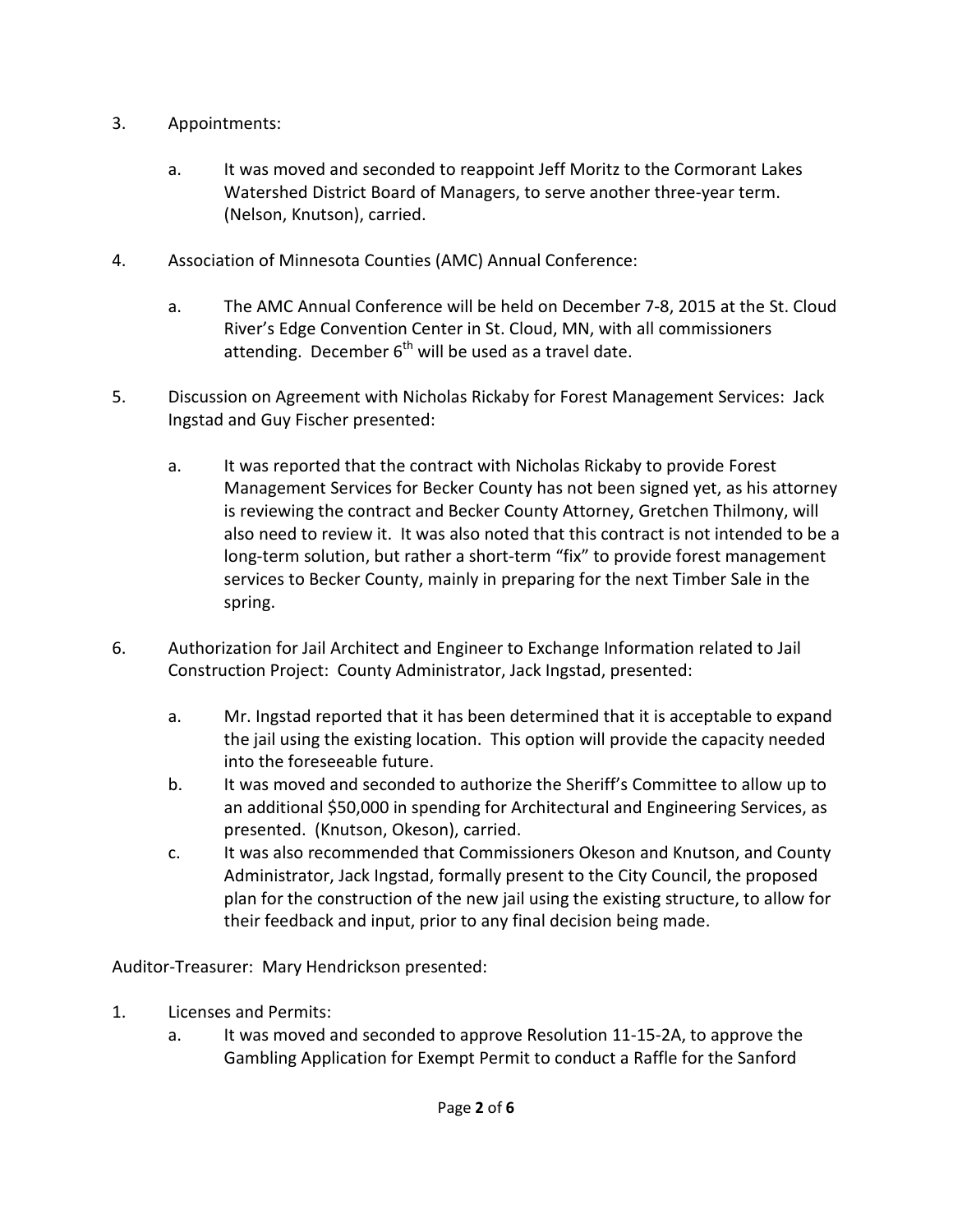Health Foundation North, on January 31, 2016, for operations at the Roadhouse Bar and Grill, 11740 County Highway 5, Lake Park, MN, in Cormorant Township. (Nelson, Knutson), carried.

- b. It was moved and seconded to approve Resolution 11-15-2D, to approve the Gambling Application for Exempt Permit to conduct Gambling by the Minnesota Flyers Gymnastics, MFG – Gaming, for operations at Charlie's Place, 38821 State Highway #34, Detroit Lakes, MN, in Height of Land Township. (Okeson, Nelson), carried.
- c. It was moved and seconded to approve the Combination On and Off-Sale (Including Sunday) Liquor License (New Owner) for Deep Woods Entertainment, LLC (Charlie's Place), in Height of Land Township. (Knutson, Skarie), carried.
- 2. It was moved and seconded to approve Resolution 11-15-2B, to hire one (1) Part-Time Licensing Clerk, due to a resignation and to utilize the most recent list or to advertise, if needed. (Skarie, Knutson), carried.

Finance Committee: Mary Hendrickson presented:

- 1. It was moved and seconded to approve the Regular and Over-90 Day claims, as presented:
	- a. Over-90 Days:
		- i. 2014 Essentia Health in the amount of \$2,833.41 (invoice just received);
		- ii. January 2015 Essentia Health in the amount of \$851.00 (invoice just received);
		- iii. July 2015 for Hennepin Health Care in the amount of \$275.00 (invoice just received);
		- iv. July 2015 Regions Hospital in the amount of \$119.00 (invoice just received);
		- v. July 2015 National Medical Services in the amount of \$212.00 (invoice just received.

(Nelson, Knutson), carried.

2. It was moved and seconded to accept the low quote from CODIFYD of Chicago, Illinois, for the Indexing Project of 47,000 Recorded Documents, at a cost of \$28,200.00, and with funding to come out of the Recorder's Enhancement Funds. (Knutson, Nelson), carried.

Sheriff: Todd Glander presented:

1. It was moved and seconded to approve Resolution 11-15-2C, to approve the renewal of the MN Department of Natural Resources Snowmobile Enforcement Grant, with the grant amount at \$6,474.00 each year, for reimbursement for fiscal years 2016 and 2017, and to authorize the County Sheriff to execute the agreement and for the Board Chair and the County Sheriff to sign the agreement on behalf of Becker County. (Knutson, Okeson), carried.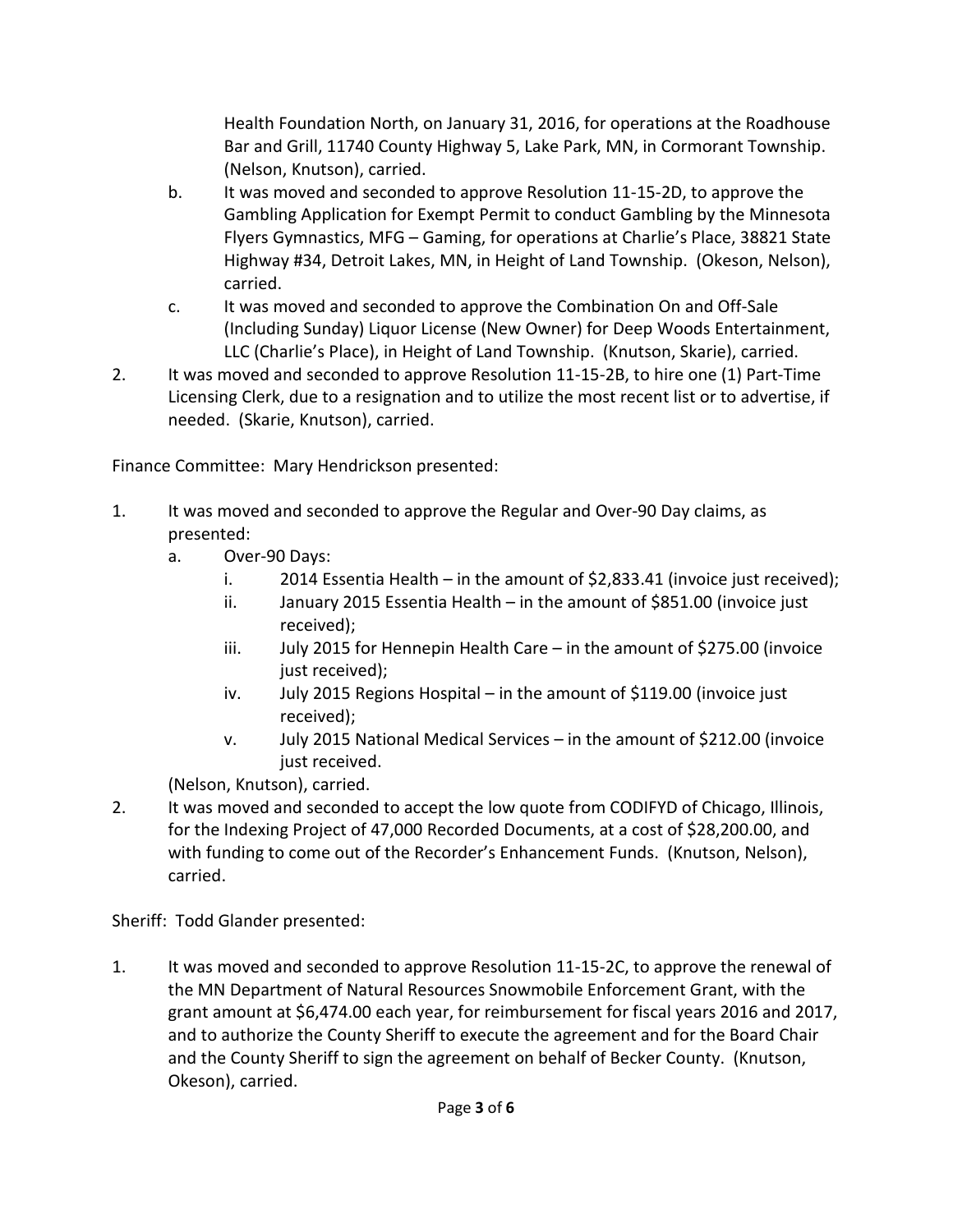2. It was moved and seconded to accept the low quote from Webber Ford of Detroit Lakes, MN for the purchase of four (4) Squad SUV's for Patrol, at a cost of \$27,430.00 each and one (1) SUV for Investigators, at a cost of \$27,615.00 each, for a total combined cost of \$137,335.00, and with it noted that the funds are in the budget for 2016. (Okeson, Knutson), carried.

Becker County Township Association – Roger Winter, Chair presented:

1. Mr. Winter reported that the Becker County Township Association voted at their annual meeting this fall to formally request the Becker County Commissioners begin a plan for selling tax-forfeited land. He provided the Board with information and requested, on behalf of the Becker County Township Association, that the Board consider beginning the sale of tax-forfeited lands for the reasons brought forward.

Human Services: John Dinsmore presented:

- 1. It was moved and seconded to approve Resolution 11-15-2E, to hire one (1) Part-Time Office Support Specialist through the Merit System, due to an internal promotion. (Skarie, Knutson), carried.
- 2. It was moved and seconded to approve Resolution 11-15-2F, to hire one (1) Full-Time Financial Assistance Supervisor through the Merit System, due to a resignation. (Knutson, Skarie), carried.
- 3. It was moved and seconded to approve Resolution 11-15-2G, to hire one (1) Full-Time Account Clerk through the Merit System, due to a retirement, and if this posting creates another Account Clerk vacancy, to fill that vacancy through the Merit System List. (Skarie, Knutson), carried.
- 4. It was moved and seconded to approve the contract with Generations, Inc., to provide mental health consultative services for children, as part of a requirement of the MIECHV Grant, at an amount up to \$11,000.00, and effective October 1, 2015 through December 31, 2016. (Skarie, Nelson), carried.
- 5. It was moved and seconded to approve the Human Services Claims for Human Services, Community Health, and Transit, as presented. (Skarie, Knutson), carried.
- 6. A brief discussion was held in regards to the recruitment of nursing staff at Sunnyside, with it suggested to advertise for positions on the County website.

Highway: Jim Olson presented:

1. It was moved and seconded to approve Resolution 11-15-2H, to enter into a cooperative agreement between Becker County, the City of Detroit Lakes, and the Minnesota Department of Transportation (MnDOT), for the Trunk Highway 10/Kris Street/CSAH 54 Traffic/Transportation Study, and to authorize the Board Chair and County Administrator to execute said agreement (Number: 1001275), on behalf of Becker County, and to execute and affix their signatures to any and all further required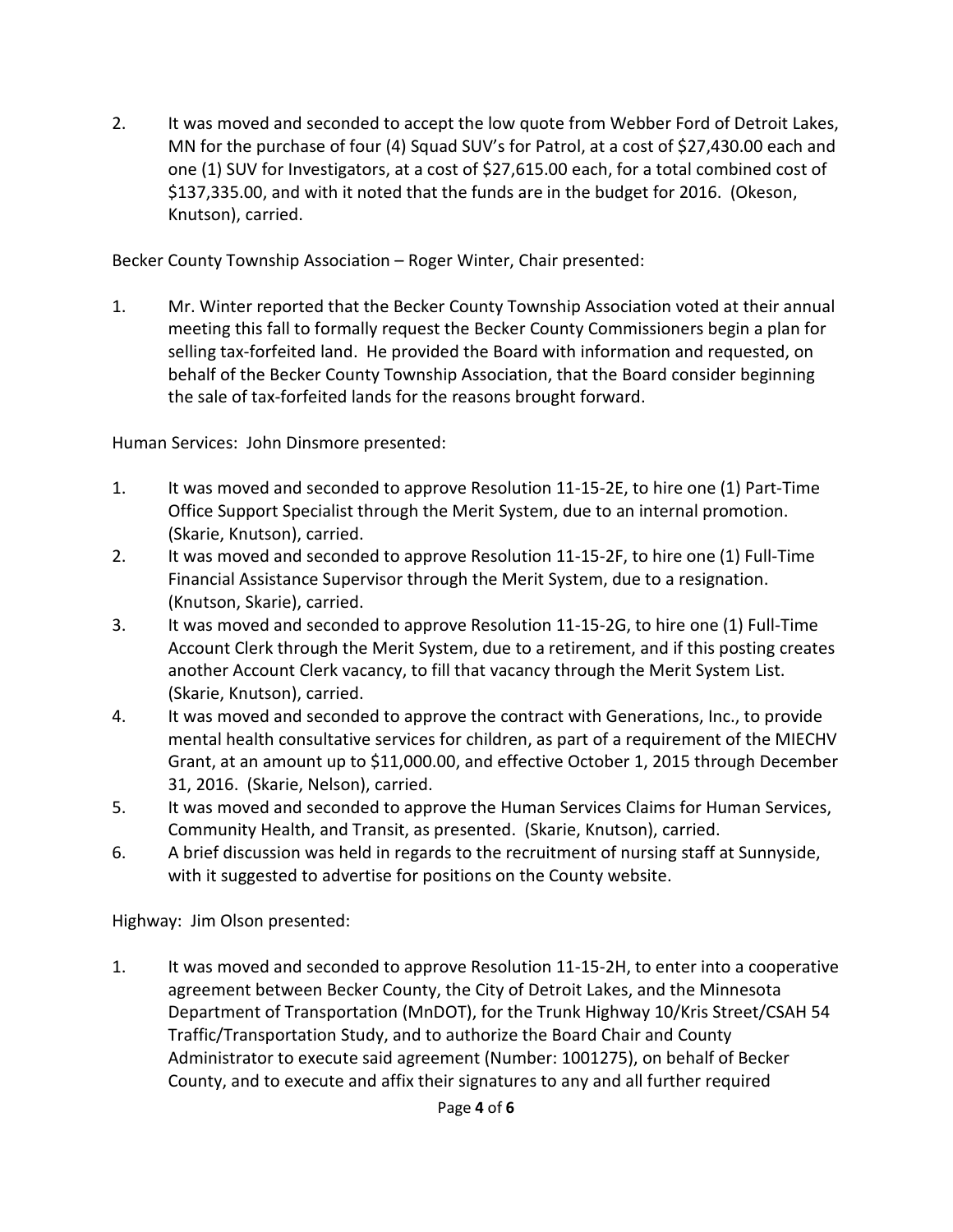documents pertinent hereto and all amendments thereof. (Okeson, Nelson), carried. It was noted that the County will be providing \$13,500 towards the study.

- 2. It was moved and seconded to approve Resolution 11-15-2I, authorizing the Commissioner of Transportation to transfer \$168,400.00 from the In-State Municipal Construction Account into the Regular Construction Account, as presented. (Nelson, Knutson), carried.
- 3. It was moved and seconded to approve Resolution 11-15-2J, to accept the low quote from Titan Machinery through Kinetic Leasing, Inc., Fargo, ND for a one year lease agreement for a 721F Case Wheel Loader, as presented, and at a cost of \$8,263.00, and to authorize and direct the County Engineer to enter into said agreement. (Okeson, Nelson), carried.
- 4. It was moved and seconded to accept the low, complete quote from Hough, Inc., Detroit Lakes, MN for the demolition of two residential properties, as needed for the project to replace the CSAH 7 Bridge in the City of Lake Park, at a cost of \$35,333.00 and to also direct the County Engineer to proceed with the demolition work as detailed in the quote proposal, and to confirm all asbestos is disposed of properly. (Knutson, Nelson), carried.

Planning & Zoning: Eric Evenson presented:

- 1. It was moved and seconded to concur with the Planning Commission (November 10, 2015), to approve the request as submitted by Wendy, Heather, and Heidi Harstad for a Conditional Use Permit (CUP), to provide for the sale of alcohol and expand to a full service restaurant for the project located at the Burger Barn, 27488 County Highway 21 in Richwood Township. (Okeson, Knutson), carried.
- 2. It was moved and seconded to concur with the Planning Commission (November 10, 2015), to approve the request as submitted by Don and Pam Skarie for a change of zone from Agricultural to Residential and a Certificate of Survey for two tracts of land with Tract A consisting of 7.7 useable acres and Tract B consisting of 21,800 square feet, for the project located at 25793 County Road 149 in Detroit Township, Floyd Lake. (Grimsley, Nelson), carried. Commissioner Skarie recused himself and abstained from discussions and voting on the item.
- 3. It was moved and seconded to concur with the Planning Commission (November 10, 2015), to approve the request as submitted by Scott Erickson for approval of a Final Plat for a Common Interest Development (Toy Locker CIC), as presented, for the project located at 20488 County Highway 20 in Lake Eunice Township. (Okeson, Skarie), carried.
- 4. It was moved and seconded to concur with the Planning Commission (November 10, 2015), to approve the request as submitted by Sara Aurelius and Vince and Joyce Vogler, for a change of zone from Agricultural to Residential (Parcel A only), for the project located at 11252 Eagle Lake Road in Burlington Township, Eagle Lake. (Okeson, Knutson), carried.
- 5. It was moved and seconded to concur with the Planning Commission (November 10, 2015), to approve the request as submitted by Wayne Volk, for a Certificate of Survey to for two tracts of land with Tract One consisting of a 4.14 lot area and Tract Two